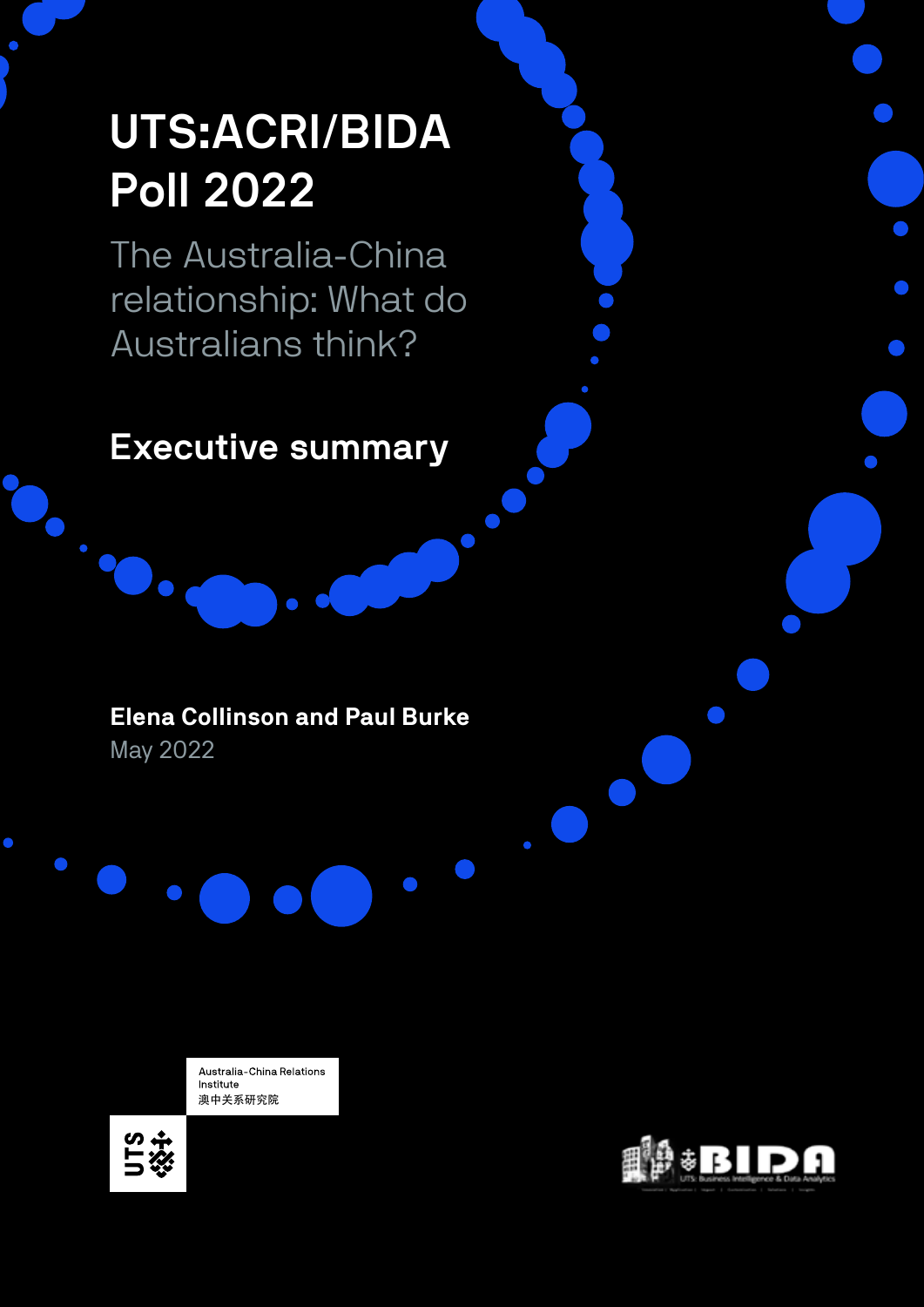# Executive Summary

Now in its second year, the *UTS:ACRI/ BIDA Poll 2022* by the Australia-China Relations Institute and the Centre for Business Intelligence & Data Analytics at the University of Technology Sydney takes the Australian public's pulse on current aspects of, and recent events in, the Australia-China relationship with a view to better understanding this immediate past and some of the trends which may shape its future.

It examines how views have changed since the inaugural 2021 poll and lays out divisions in opinion within four demographic areas: age groups, state/territory of residence, geographical location (urban or rural) and how the respondent voted in the 2019 federal election.

The mixture of views revealed by the *UTS:ACRI/BIDA Poll 2022* suggests that the presentation of the Australia-China relationship through a binary lens or a zerosum prism does not completely align with perceptions in the wider community. There remains a divide between government views and much analytical commentary on the one hand, and popular attitudes on the other. However, in tracking the change in attitudes in some areas between this year and the last, it might also be said that the dominance of the elite narrative does appear to be slowly becoming more entrenched in the public consciousness.

Nonetheless, public opinion with respect to Australia-China relations remains in a state of flux. The results do not paint a neat picture. But by their very complexity they play a critical role in charting the intricacies of the bilateral relationship and helping think through the challenges. All in all, they serve to underline that this is the most challenging period Australian diplomacy has faced since Japan threatened the East Asian order in the 1930s.

*Note: Responses for the UTS:ACRI/BIDA Poll 2022 were collected before news regarding China's security agreement with the Solomon Islands broke. The flow-on effects of this development will be measured in the 2023 Poll.*

# 1. Overall views on the Australia-China relationship

**Support for building stronger connections and ties, a strong relationship:** Six in 10 Australians (60 percent) believe that Australia should continue to try to build strong connections and ties, and have a strong relationship with China. The level of support for this sentiment has effectively remained the same since 2021 (61 percent).

Australian Capital Territory residents are most supportive of this sentiment (72 percent) compared with those residing in other states and territories, as are Australian Labor Party voters (66 percent) relative to those who voted for other political parties in the 2019 federal election.

**Concerns:** Concerns about the relationship are high, with nearly three-quarters of Australians (73 percent) expressing misgivings about Australia's relationship with China. The sentiment remains more or less steady from 2021 (74 percent).

Older Australians aged 55+ (82 percent) are the most concerned about the relationship. Liberal/National voters (78 percent) also express more concern than those who voted for other political parties in 2019.

**Benefits: Over half of Australians** (58 percent) also see the benefits of Australia's relationship with China, but the level of perceived benefits has fallen slightly from 2021 (62 percent).

**Mistrust of the Chinese government:** The majority of Australians (73 percent) express mistrust of the Chinese government, although the overall level of mistrust has decreased slightly from 2021 (76 percent).

Liberal/Nationals voters (83 percent) and older Australians aged 55+ (81 percent) are more mistrusting, while younger Australians aged 18-34 (64 percent) are less mistrusting.

#### **The Australian government's management of China relations:**

About one-third of Australians (34 percent) say that the Australian government is managing Australia's relationship with China well, with 43 percent disagreeing. There has been little change in overall approval of government management since 2021 (32 percent).

### **A harder Australian government**

**line on China:** More than half of Australians (58 percent) express support for a harder line to be adopted by the Australian government with respect to its policies dealing with China, down five points from 2021 (63 percent).

**Changing views:** Six in 10 Australians (60 percent) say that their view on China 'has become more negative following the start of the COVID-19 pandemic', a continuation of views expressed in 2021 (62 percent).

Older Australians aged 55+ (68 percent) are more likely to confirm a downturn in opinion on China, while younger Australians aged 18-34 (52 percent) are less likely.

**Responsibility for improving the Australia-China relationship:** A clear majority of Australians (78 percent) agree that 'The responsibility for improving the relationship between Australia and China lies with both countries'. Pressed on an either-or proposition, more Australians believe that the responsibility lies with China (45 percent) rather than Australia (32 percent).

**Future outlook:** The pessimism expressed last year by Australians about the short to medium term prospects for improvement in relations between Australia and China in 2021 has remained steady, with 28 percent of Australians saying they believed bilateral relations 'will improve in the next three years'.

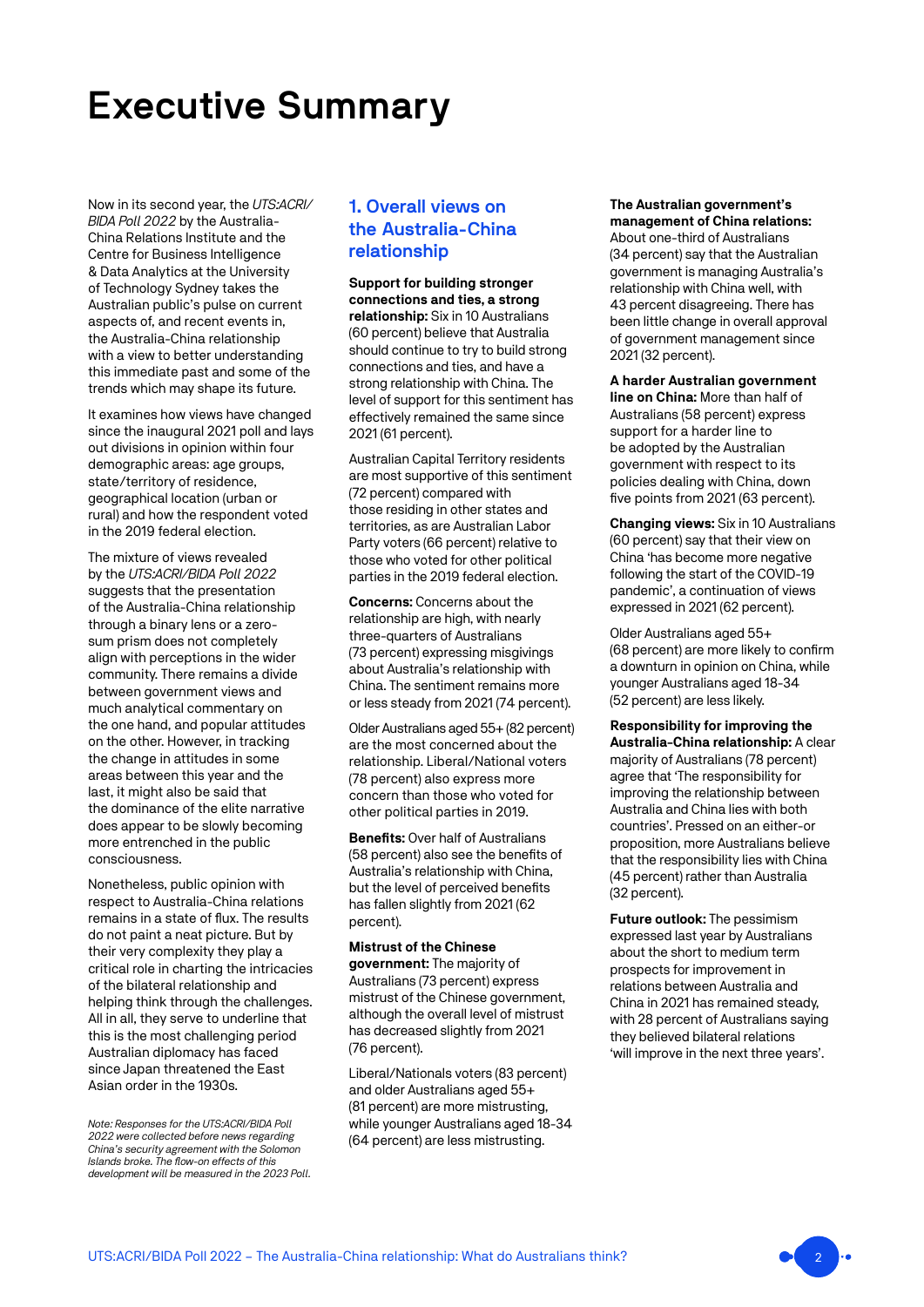# 2. Federal election 2022

#### **Political party best placed to handle Australia's China policy:**

Australians are evenly split on which major political party will best manage Australia's China policy. Thirty-six percent nominate the Liberal/ Nationals while 35 percent nominate the Australian Labor Party.

#### **China policy – Impact on voting**

**behaviour:** Four in ten Australians (40 percent) say that the Australian government's management of China policy is an issue that will have an impact on their vote in this year's federal election.

The Australians who say that China policy will have an impact on the way in which they vote are more likely to express overall concerns about Australia's relationship with China (81 percent) and mistrust of the Chinese government (78 percent), as well as alarm and apprehension about Australia-China relations in other survey areas. These include statements such as:

- 'The Chinese government is willing to use its trade and investment ties with Australia to punish Australia over political disagreements' (84 percent)
- 'Foreign interference stemming from China is a major problem' (81 percent)
- 'Australia is too economically reliant on China' (80 percent)
- 'Australia should place sanctions, such as travel and financial bans, on Chinese officials and entities involved in human rights violations' (77 percent)
- 'The risk of arbitrary detention is a concern when considering travel to China' (77 percent)
- 'China's artificial island-building in the South China Sea is a threat to Australia's security' (77 percent)
- 'The Australian government should force Landbridge, the Chinese company that bought the 99-year lease to the Port of Darwin in 2015, to sell the port back to the government' (72 percent)

# 3. Political communication

**A vocal stance?:** While only a minority of Australians (27 percent) say that 'The Australian government should not publicly call out actions by the Chinese government that Australia disagrees with', with 48 percent disagreeing with the statement. Australians (63 percent) also believe that 'The Australian government's disputes with the Chinese government are better communicated through diplomatic channels rather than public statements'.

**Diplomatic boycott of Beijing Winter Olympics:** Nearly six in 10 Australians (58 percent) agree that 'The Australian government was right to participate in a diplomatic boycott of the Beijing Winter Olympics in February 2022'.

**Call for an international COVID-19 investigation:** Australians remain supportive of the Australian government's 2020 call for an inquiry, with about seven in 10 (69 percent) agreeing that 'The Australian government was right to publicly call for an international investigation into the origins of COVID-19'.

# 4. Military and security

**China as a security threat:** Nearly three-quarters of Australians (73 percent) say that 'China is a security threat to Australia', up six points from 2021(67 percent).

Australians who voted for the Liberal/ Nationals (83 percent) at the 2019 federal election are more likely to agree compared with those who voted for other political parties.

**Support for an increase in Australia's defence spending:**  Seven in 10 Australians (70 percent) say that 'The Australian government is right to increase defence spending, to balance, among other considerations, China's growing military might'. Only eight percent disagree.

Australians who voted for the Liberal/Nationals (85 percent) at the 2019 federal election are more likely to agree.

**Regional stability and security:** Half of Australians (50 percent) say that 'Australia's relationship with China contributes to regional stability and security', a general continuation of views expressed in 2021 (52 percent).

**Conflict over Taiwan:** Australians are this year more inclined to support Australian engagement in military conflict should Taiwan become a military flashpoint compared to 2021, especially if the US is involved.

In the event of military conflict between the United States and China over Taiwan, about four in 10 Australians (42 percent) say that 'Australia should remain neutral'. This is an 11-point decrease from 2021 (53 percent). More than half of Australians (56 percent) say that in this scenario 'Australia should lend military support to the United States'. This is an 11-point increase from 2021 (45 percent). Twenty percent disagree.

About four in ten Australians (39 percent) say that 'If China launches a military attack on Taiwan, Australia should send troops to go to Taiwan's defence'. Thirty-four percent disagree.

**Cybersecurity:** A clear majority of Australians (81 percent) agree that 'The Australian government is right to publicly call out any Chinese statesponsored cybersecurity attacks on Australia's digital systems'.

Nearly seven in 10 Australians (68 percent) believe that 'The Chinese government is monitoring the communications of Australians closely with apps such as WeChat' and almost half (47 percent) believe 'Australia should ban Chinese owned apps such as TikTok and WeChat'.

#### **The Belt and Road Initiative:**

More Australians now believe 'The Australian government is right not to sign up to/participate in China's Belt and Road Initiative' (57 percent) compared with 2021 (53 percent).

**The South China Sea:** Nearly twothirds of Australians (64 percent) say that 'China's artificial island-building in the South China Sea is a threat to Australia's security', up five points from 2021 (59 percent).

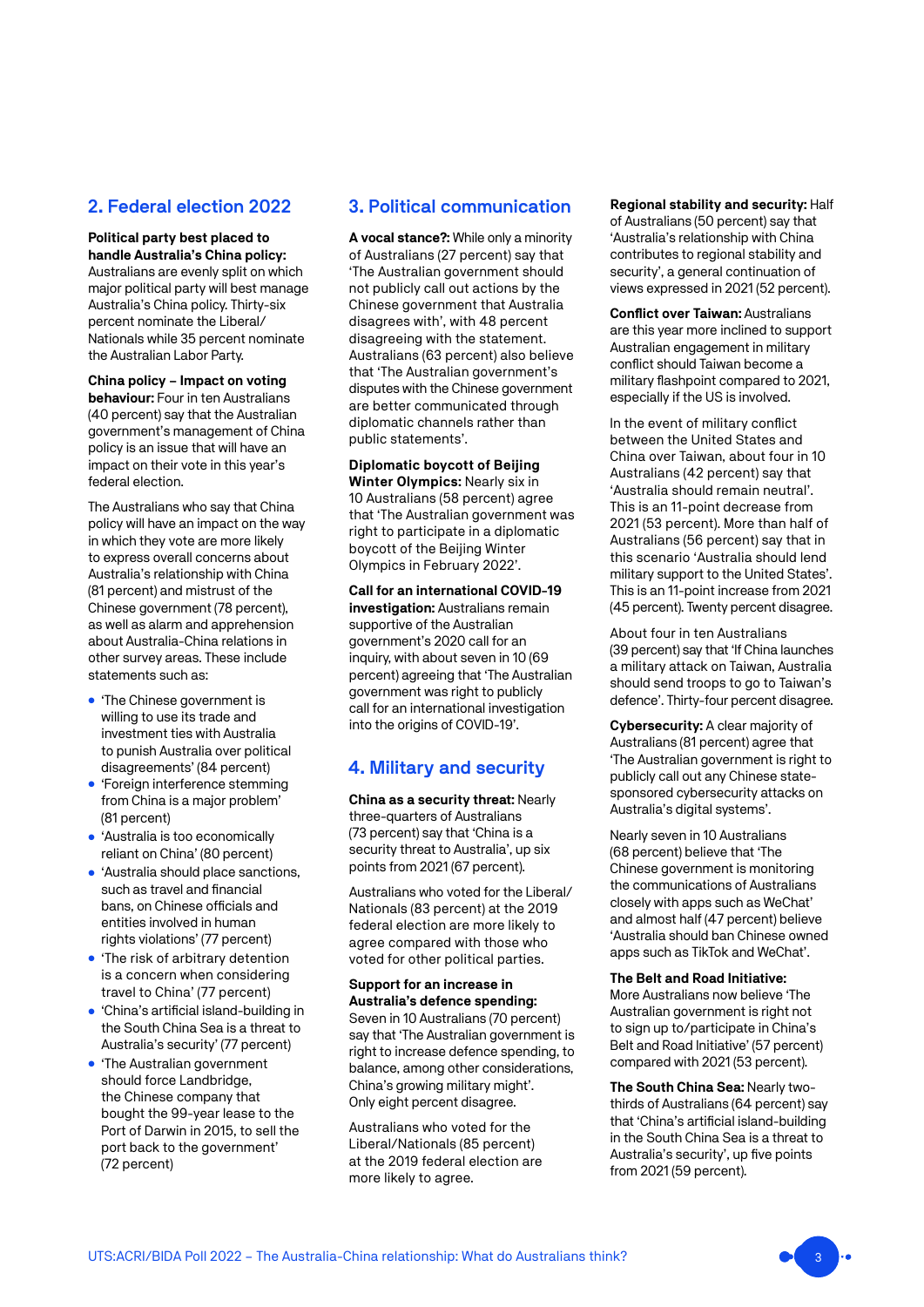# 5. The United States

**Balancing act:** 'About six in 10 Australians (61 percent) believe that 'Australia can enjoy a good relationship with both China and the United States at the same time'.

**Influence in the region: Australians** are slightly less convinced that 'China has more influence than the US in Australia's regional neighbourhood' this year (61 percent) compared with last year (65 percent).

# 6. Trade and investment

**The economic relationship overall:**  About three-quarters of Australians (74 percent) say that 'Australia is too economically reliant on China', a six-point decrease from 2021 (80 percent). The majority of Australians (77 percent) also continue to express 'extreme worry' about China's trade restrictions on Australian exports.

About four in 10 Australians (42 percent) say that 'The Australian government has been successful in efforts to diversify trade, reducing Australia's economic exposure to China'

While six in 10 Australians (60 percent) acknowledge that 'Without close economic engagement with China, Australia would not be as prosperous as it currently is', about half of Australians (51 percent) say that 'Australia's economic relationship with China is more of an economic risk than an economic opportunity'.

#### **The Comprehensive and Progressive Agreement for Trans-Pacific Partnership (CPTPP):**

Australians are lukewarm about supporting China's bid to join the agreement, with about three in 10 Australians (31 percent) agreeing that 'The Australian government should support China's bid to join' the CPTPP. Australians express stronger support for Taiwan's bid, with two-thirds (66 percent) saying 'The Australian government should support Taiwan's bid to join' the CPTPP.

#### **Trade case study – Tourism:**

Against the backdrop of COVID-19 and continuing restrictions on travel, seven in 10 Australians (70 percent) say that 'Tourists from China provide a major economic benefit to Australia', although Queensland residents (63 percent) are less likely to agree compared with residents in other Australian states and territories. About six in 10 Australians (62 percent) say that 'Australia should continue towards making Australia an attractive destination for Chinese tourists', and slightly more than half of Australians (53 percent) believe that 'Encouraging tourism from China needs to be a post-COVID-19 priority for Australia'.

**Trade case study – Education:**  About two-thirds of Australians (67 percent) say that 'International students from China provide a major economic benefit to Australia', a nine-point decrease from 2021 (76 percent). Three-quarters of Australians (75 percent) agree that 'Australian universities are too financially reliant on international students from China', a six-point decrease from 2021 (81 percent). Forty-six percent of Australians say that 'Encouraging international students from China to return to study in Australia needs to be a post-COVID-19 priority for Australia'.

**Foreign investment:** While just over half of Australians (53 percent) agree that 'Foreign investment from China has created job opportunities in Australia', general support for foreign investment from China remains fairly low, with just under a third of Australians (30 percent) saying that 'Foreign investment from China should be supported by Australians'. Almost half of Australians (49 percent) think that 'Foreign investment from China is more detrimental than beneficial to Australia'.

**Investment case study – Port of Darwin:** Six in 10 Australians (60 percent) say that 'The Australian government should force Landbridge, the Chinese company that bought the 99-year lease to the Port of Darwin in 2015, to sell the port back to the government'.

#### **Investment case study –**

**Agriculture:** There is little fluctuation in Australian views on Chinese ownership of agricultural assets, with 2022 representing a continuation of the fairly high levels of concern expressed in 2021. Sixty-five percent of Australians say that 'Chinese ownership of agricultural assets (e.g., land, food processing facilities) in Australia is more concerning than ownership by companies from other countries'. Almost seven in 10 Australians (69 percent) say that 'Chinese ownership of agricultural assets (e.g., land, food processing facilities) in Australia presents a threat to Australia's food security'.

**Investment case study – Residential real estate:** Australians also continue to express strong concerns about Chinese investment in Australian residential real estate. Nearly in eight in 10 Australians (79 percent) say that 'Foreign buyers from China drive up Australian housing prices'. About seven in 10 Australians say that 'Chinese investors in Australian real estate have made it difficult for first home buyers in Australia to enter the market' (71 percent) and that 'Chinese investors have negatively affected the rental market for residential real estate in Australia' (69 percent). A clear majority of Australians (80 percent) believe 'Australia should restrict the amount of investment in residential real estate that is permitted from Chinese investors', with Australians who voted for the Liberal/Nationals (90 percent) at the 2019 federal election in strongest agreement.

**Business ties:** Australians are still generally supportive of business ties between Australia and China continuing to be forged. About six in 10 Australians (61 percent) say 'Australian companies should continue to pursue business opportunities with China'. But Australians also express increasing reservations, stemming from the Chinese government's domestic policies, saying Australia should not do business with China because of its 'record on human rights' (49 percent,